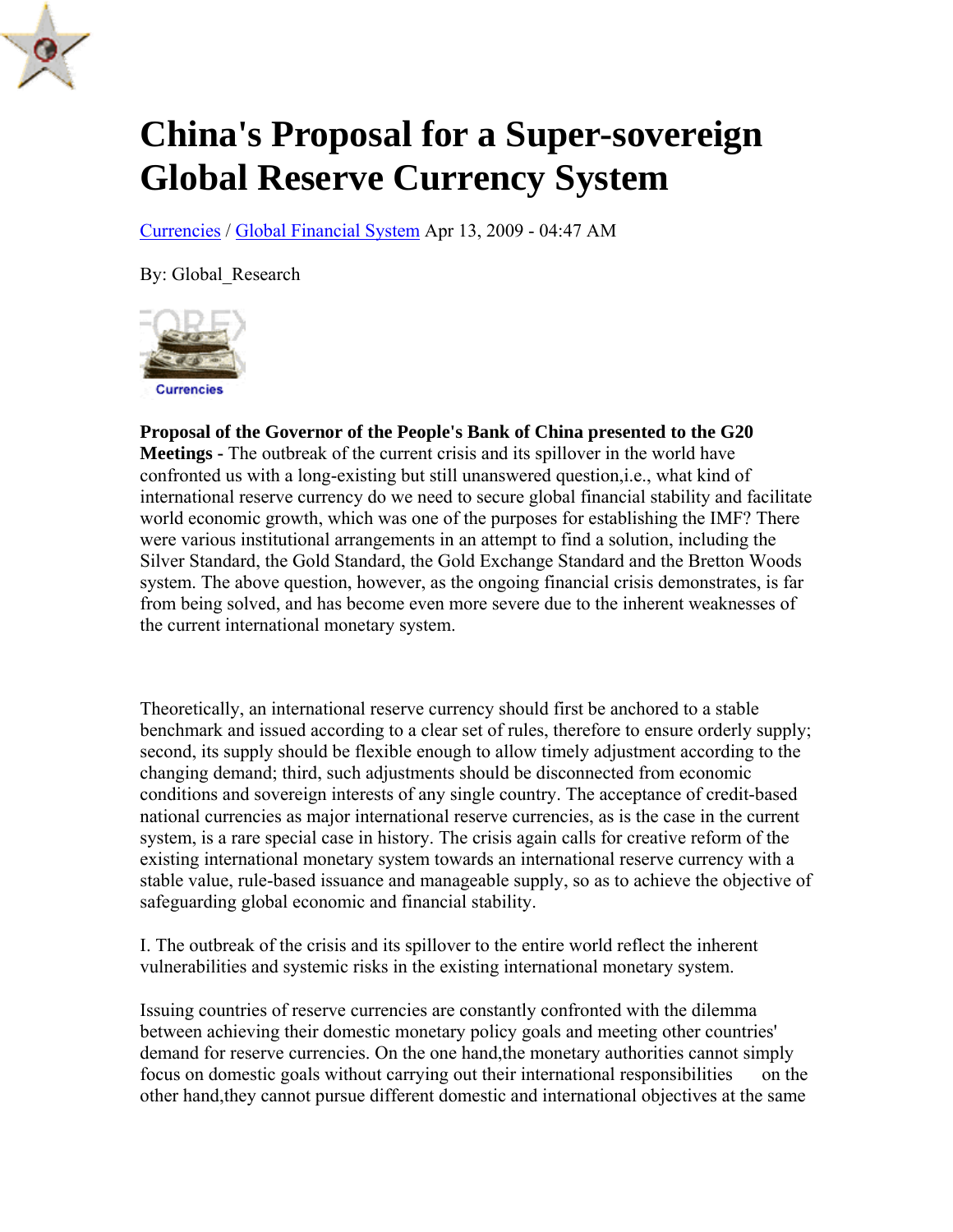time. They may either fail to adequately meet the demand of a growing global economy for liquidity as they try to ease inflation pressures at home, or create excess liquidity in the global markets by overly stimulating domestic demand. The Triffin Dilemma, i.e., the issuing countries of reserve currencies cannot maintain the value of the reserve currencies while providing liquidity to the world, still exists.

When a national currency is used in pricing primary commodities, trade settlements and is adopted as a reserve currency globally, efforts of the monetary authority issuing such a currency to address its economic imbalances by adjusting exchange rate would be made in vain, as its currency serves as a benchmark for many other currencies. While benefiting from a widely accepted reserve currency, the globalization also suffers from the flaws of such a system. The frequency and increasing intensity of financial crises following the collapse of the Bretton Woods system suggests the costs of such a system to the world may have exceeded its benefits. The price is becoming increasingly higher, not only for the users, but also for the issuers of the reserve currencies. Although crisis may not necessarily be an intended result of the issuing authorities, it is an inevitable outcome of the institutional flaws.

II. The desirable goal of reforming the international monetary system, therefore, is to create an international reserve currency that is disconnected from individual nations and is able to remain stable in the long run, thus removing the inherent deficiencies caused by using credit-based national currencies.

1. Though the super-sovereign reserve currency has long since been proposed, yet no substantive progress has been achieved to date. Back in the 1940s, Keynes had already proposed to introduce an international currency unit named "Bancor", based on the value of 30 representative commodities. Unfortunately, the proposal was not accepted. The collapse of the Bretton Woods system, which was based on the White approach, indicates that the Keynesian approach may have been more farsighted. The IMF also created the SDR in 1969, when the defects of the Bretton Woods system initially emerged, to mitigate the inherent risks sovereign reserve currencies caused. Yet, the role of the SDR has not been put into full play due to limitations on its allocation and the scope of its uses. However, it serves as the light in the tunnel for the reform of the international monetary system.

2. A super-sovereign reserve currency not only eliminates the inherent risks of creditbased sovereign currency, but also makes it possible to manage global liquidity. A supersovereign reserve currency managed by a global institution could be used to both create and control the global liquidity. And when a country's currency is no longer used as the yardstick for global trade and as the benchmark for other currencies, the exchange rate policy of the country would be far more effective in adjusting economic imbalances. This will significantly reduce the risks of a future crisis and enhance crisis management capability.

III. The reform should be guided by a grand vision and begin with specific deliverables. It should be a gradual process that yields win-win results for all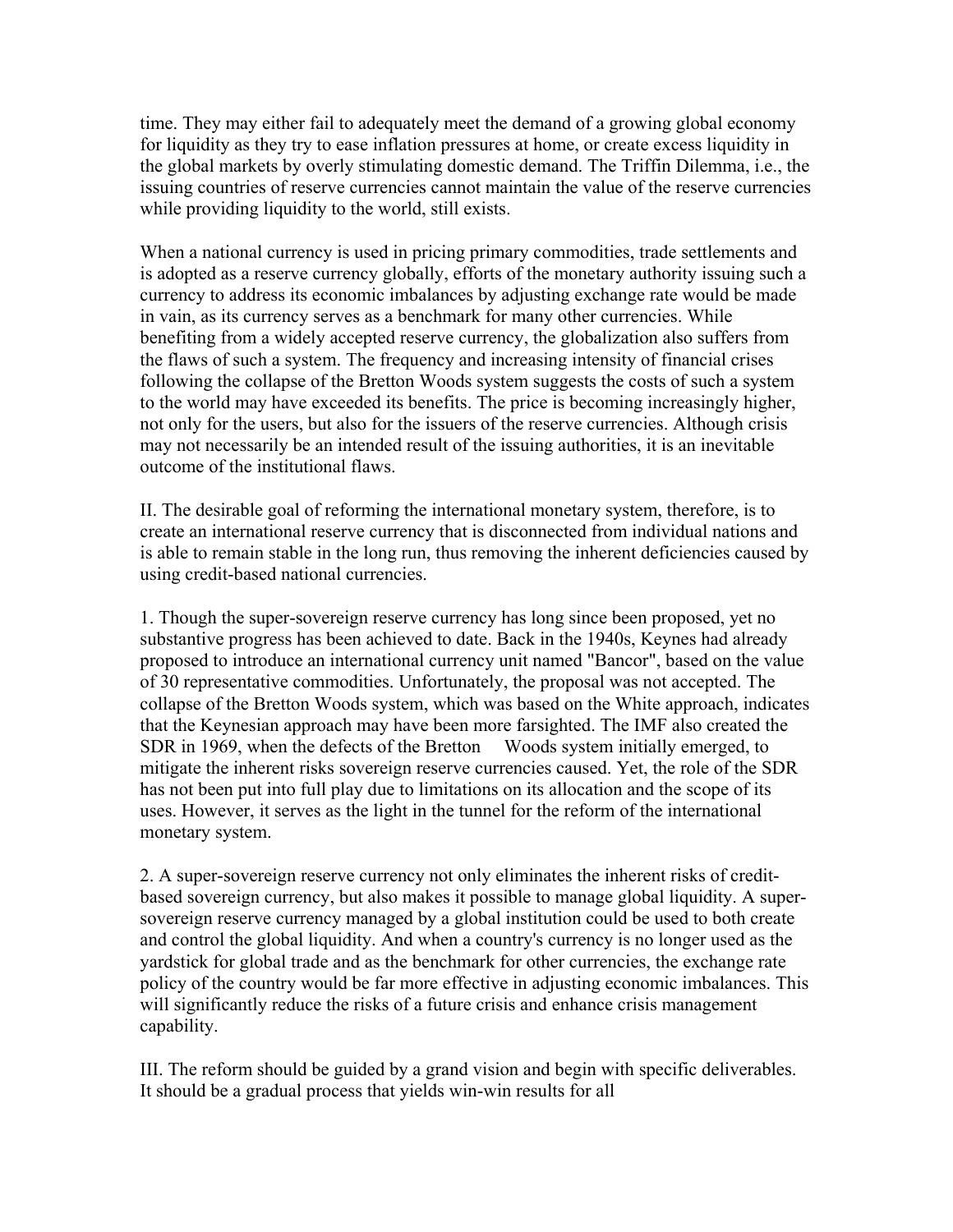The reestablishment of a new and widely accepted reserve currency with a stable valuation benchmark may take a long time. The creation of an international currency unit, based on the Keynesian proposal, is a bold initiative that requires extraordinary political vision and courage. In the short run, the international community, particularly the IMF, should at least recognize and face up to the risks resulting from the existing system, conduct regular monitoring and assessment and issue timely early warnings.

Special consideration should be given to giving the SDR a greater role. The SDR has the features and potential to act as a super-sovereign reserve currency. Moreover, an increase in SDR allocation would help the Fund address its resources problem and the difficulties in the voice and representation reform. Therefore, efforts should be made to push forward a SDR allocation. This will require political cooperation among member countries. Specifically, the Fourth Amendment to the Articles of Agreement and relevant resolution on SDR allocation proposed in 1997 should be approved as soon as possible so that members joined the Fund after 1981 could also share the benefits of the SDR. On the basis of this, considerations could be given to further increase SDR allocation.

The scope of using the SDR should be broadened, so as to enable it to fully satisfy the member countries' demand for a reserve currency.

Set up a settlement system between the SDR and other currencies. Therefore, the SDR, which is now only used between governments and international institutions, could become a widely accepted means of payment in international trade and financial transactions.

Actively promote the use of the SDR in international trade, commodities pricing, investment and corporate book-keeping. This will help enhance the role of the SDR, and will effectively reduce the fluctuation of prices of assets denominated in national currencies and related risks.

Create financial assets denominated in the SDR to increase its appeal. The introduction of SDR-denominated securities, which is being studied by the IMF, will be a good start.

Further improve the valuation and allocation of the SDR. The basket of currencies forming the basis for SDR valuation should be expanded to include currencies of all major economies, and the GDP may also be included as a weight. The allocation of the SDR can be shifted from a purely calculation-based system to a system backed by real assets, such as a reserve pool, to further boost market confidence in its value.

IV. Entrusting part of the member countries' reserve to the centralized management of the IMF will not only enhance the international community's ability to address the crisis and maintain the stability of the international monetary and financial system, but also significantly strengthen the role of the SDR.

1. Compared with separate management of reserves by individual countries, the centralized management of part of the global reserve by a trustworthy international